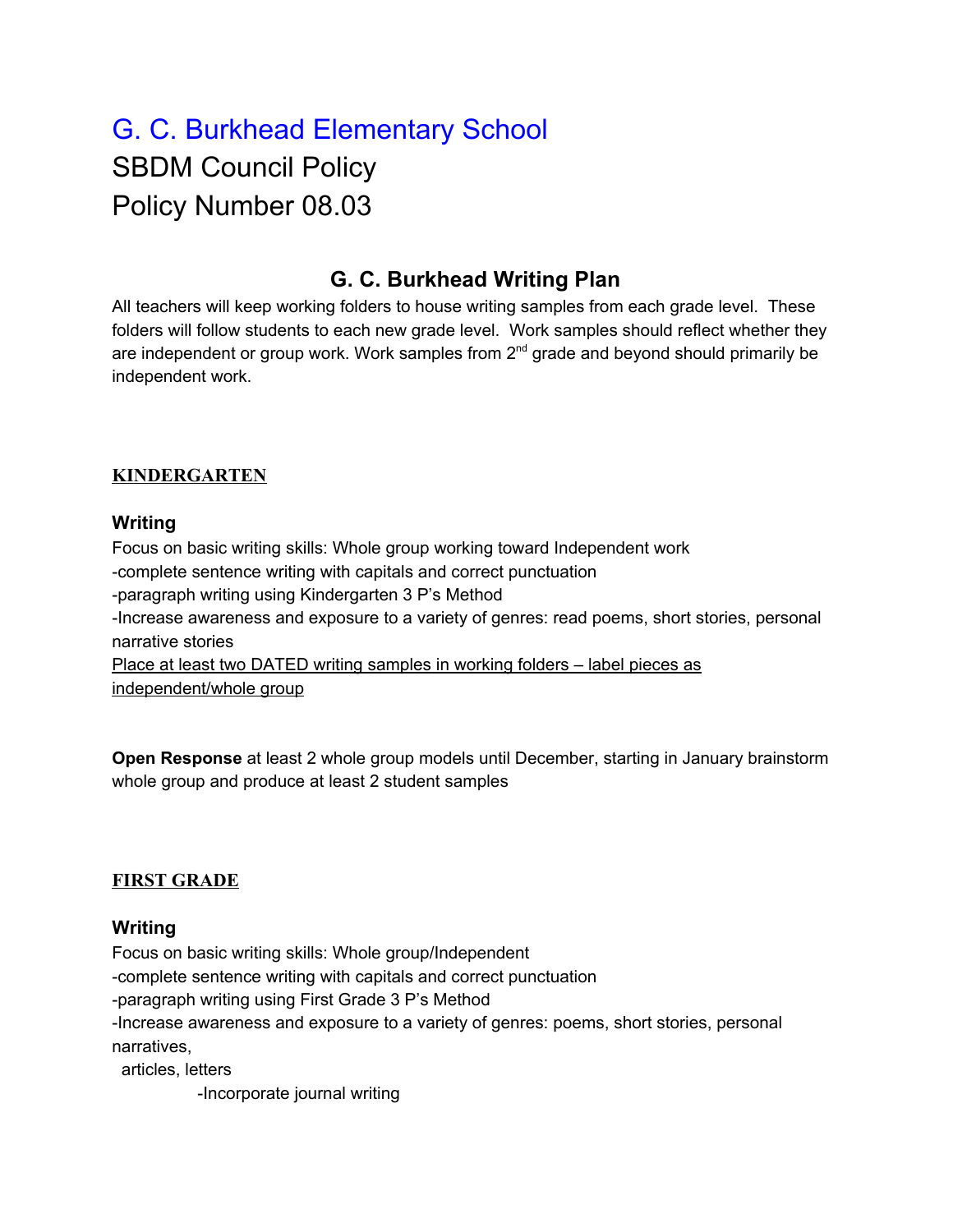Place at least two DATED writing samples in working folders – label pieces as independent/whole group

**Open Response** at least 3 whole group models until December, starting in January brainstorm whole group and produce at least 3 student samples

# **SECOND GRADE**

#### **Writing**

Focus on basic writing skills: Whole group/Independent -complete sentence writing with capitals and correct punctuation -paragraph writing using Second Grade 3 P's Method -Continue exposure to a variety of genres: poems, short stories, personal narratives, articles, letters

-Incorporate journal writing Place at least two DATED independent writing samples in working folders

**Open Response** at least 3 whole group models until December, starting in January brainstorm whole group and produce at least 3 student samples

# **THIRD GRADE**

#### **Writing**

Focus on increasing writing skills: Whole group/Independent -complete sentence writing with capitals and correct punctuation -paragraph writing using Third Grade 3 P's Method -Continue exposure to a variety of genres: poems, short stories, personal narratives, letters, articles -Journal Writing Place at least two DATED independent writing samples in working folders

**Open Response** monthly checks - mostly independent

**On-Demand** February and April - Use 3<sup>rd</sup> Grade level On Demand Prewriting SPAT Technique (SPAT, Brainstorm Topic, Write Introduction Paragraph)